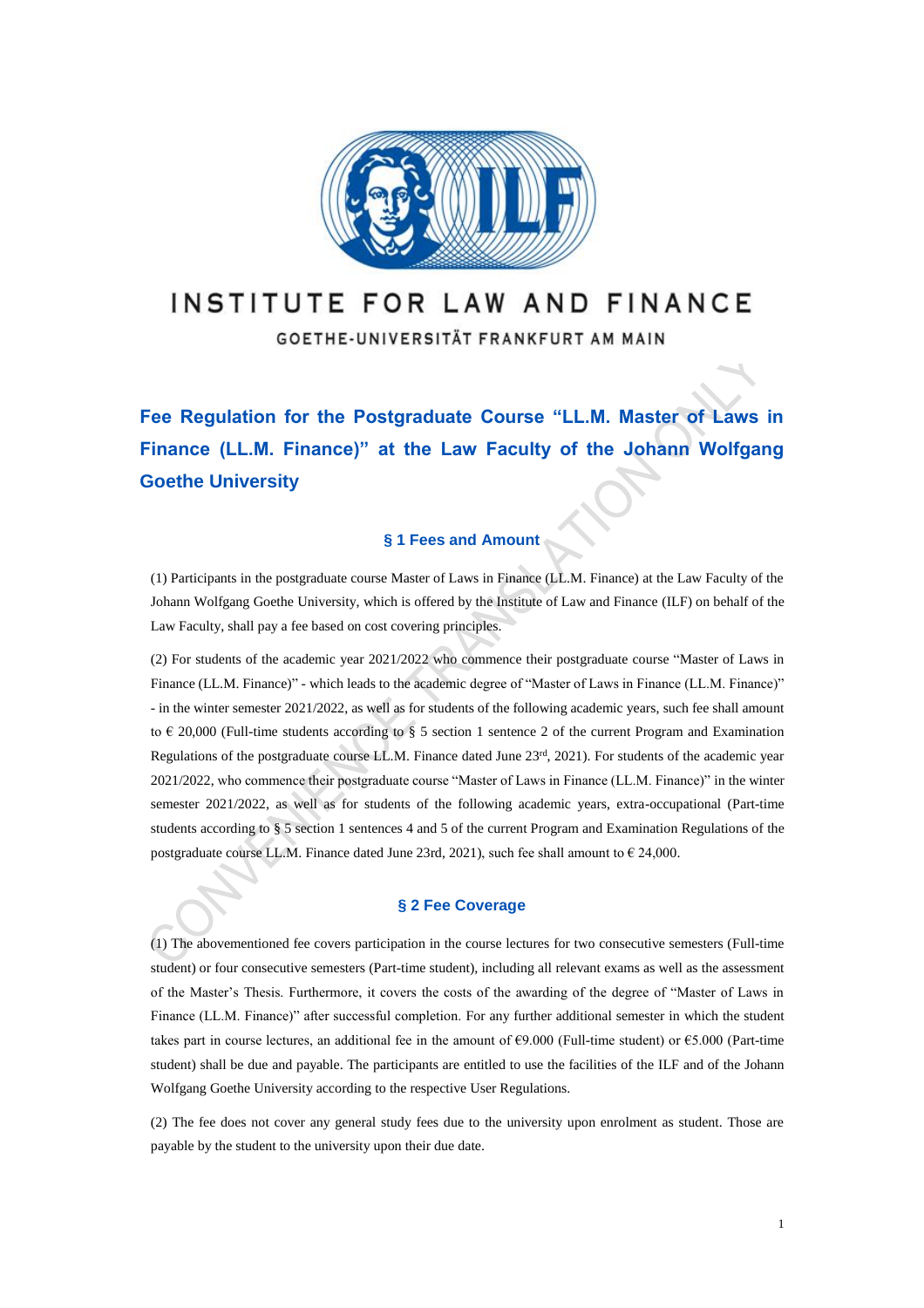#### **§ 3 Debtor, Creditor, Due Date**

(1) A student who is admitted to the studies and who accepts the place offered by the ILF shall be liable for payment of the aforementioned fee (debtor).

(2) Payment shall be due to the Johann Wolfgang Goethe University (creditor). The Dean's Office of the Law Faculty shall issue a Fee Notice pursuant to § 4 of this Fee Regulation to the participants. The ILF shall collect any monies due on behalf of the faculty.

(3) The claim arises upon receipt by the ILF of the participant's acceptance in writing of the offer of a place.

(4) The fee is payable in three installments. A down payment of 10% of the fee as determined in the Fee Notice must be paid within three weeks after mailing such Fee Notice pursuant to § 4 of this Fee Regulation. A further 40% must be paid at the latest by October 1st of the study year for which the participant has been admitted. The remaining amount must be paid by April 1st of the following year.

A student who has been admitted to participate in the course as a part-time student shall make the down payment within three weeks after mailing such Fee Notice pursuant to § 4 of this Fee Regulation. Of the remaining sum, instalments of 20% each shall be due on the following dates: October 1st of the study year in which the participant has been admitted, and April 1st of the subsequent year. The then remaining sum shall be due in equal parts on October 1st of the year following admittance to the course, and on April 1st of the year following such year.

The additional fee according to § 2 section 1 sentence 3 of this Fee Regulation must be paid at the latest by October 1<sup>st</sup> of the Winter Semester of the applicable study year for course lectures in that Winter Semester, for course lectures in a Summer Semester the additional fee must be paid at the latest by April 1st of the applicable study year.

(5) Enrollment in the course is contingent upon receipt of the down payment pursuant to § 3 section 4 of the Fee Regulation. The right to participate in the lectures offered by the ILF is contingent upon timely payment of the installments due pursuant to § 3 section 4. The certificate shall only by awarded if all fees have been paid in full.

# **§ 4 Fee Notice**

- (1) In the Fee Notice, the Dean's Office of the Law Faculty shall determine, in particular:
	- the fee payable,
	- the due date for payment of the fee, and
	- the account to which the fee is payable.

# **§ 5 Lapse of Fee Claim**

(1) The claim for payment of the fee lapses if a participant who has already been admitted is prevented, for reasons beyond her/his control and before the start of the lectures, from participating in the course; however, this does not apply to the down payment pursuant to § 3 section 4 of this Fee Regulation. In such case, s/he must notify the ILF immediately upon occurrence of the event that prevents her or him from participating, at the latest 14 days prior to the commencement of the first semester's lectures. Upon request by the Dean's Office, s/he must offer evidence for the reasons for her/his inability to participate. In the aforementioned event, the participant can apply for refunding of payments made, with the exception of the down payment pursuant to § 3 section 4 of this Fee Regulation. Alternatively, upon the participant's application and provided s/he is admitted to take up studying in